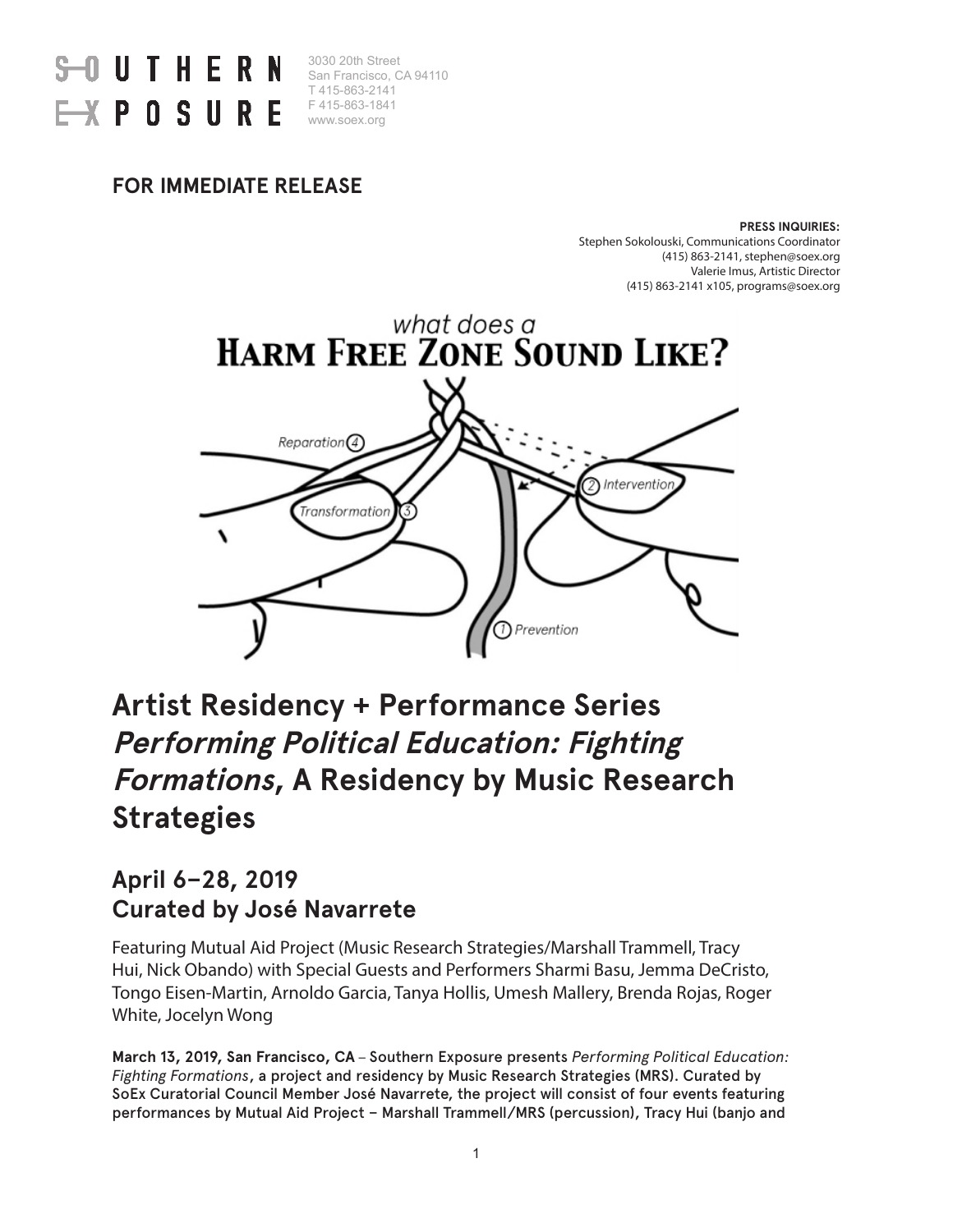# $-0$  UTHERN  $\rightarrow$  POSURE

3030 20th Street San Francisco, CA 94110 T 415-863-2141 F 415-863-1841 www.soex.org

electronics), Nick Obando (alto saxophone and electronics) – with special guests and performers to explore collaboration, improvisation and making music together as a methodology for transforming our ways of being together and creating an emergent community-accountability framework.

During the four week residency, MRS will work with these guest musicians, social justice activists, archivists and cultural theorists to enact a live community archive making. The project is inspired by the work of prison abolitionist organization Critical Resistance and their working framework of a "Harm Free Zone," the historical process of building community autonomy and self-determination in the struggle to abolish the prison industrial complex in an effort to transform our ways of treating each other.

Throughout the month of April, Southern Exposure will present four musical events with a participatory discussion. The project will open April 6 with *Indexical Moment/um*, the launch of a visual archive of codes, symbols, and images that signify safety and community welcoming, in the tradition of quilts from the Underground Railroad. The opening reception will include performances by poet Tongo Eisen-Martin, with music by Marshall Trammell, electronic musician Sharmi Basu, accordionist Umesh Mallery and turntablist Jemma DeCristo.

On April 12, Mutual Aid Project will perform the music suite *What Does A Harm Free Zone Sound Like? Part I*, which will explore the Four Pillars of Critical Resistance's Harm Free Zone Framework (Prevention, Intervention, Transformation, Reparation). The suite consists of individual solos, parallel solos, collective improvisation and a recitation, and will be followed by a conversation with archivist Tanya Hollis.

On April 20, Mutual Aid Project will be joined by solidarity economists, restorative justice and labor activists, and the general public to listen, translate and broaden practical applications of *What Does A Harm Free Zone Sound Like? Part II* in everyday practices.

On April 28, to conclude the residency, Trammell will launch the *Indexical Moment/um* visual archive and the *Heavy Discipline* podcast series addressing i/Improvisation in everyday life. Trammell will perform with Arnoldo Garcia.

#### **EVENT LISTING INFORMATION**

| What:                | <b>Performing Political Education: Fighting Formations</b>                                                                                                     |
|----------------------|----------------------------------------------------------------------------------------------------------------------------------------------------------------|
|                      | A public project and residency by Marshall Trammell, curated by José Navarrete                                                                                 |
| When:                | Saturday, April 6 - Sunday, April 28, 2019                                                                                                                     |
| <b>Gallery Hours</b> | Tuesday - Saturday, 12:00 - 6:00 PM                                                                                                                            |
| Location:            | Southern Exposure, 3030 20th Street, San Francisco                                                                                                             |
| Cost:                | <b>FREE</b>                                                                                                                                                    |
| What:                | Indexical Moment/um                                                                                                                                            |
|                      | Opening Reception with Performances by Tongo Eisen-Martin (poetry) + Umesh Mallery<br>(accordion) + Marshall Trammell (percussion) + Sharmi Basu (electronics) |
| When:                | Saturday, April 6, 2019, 7:00 - 9:00 PM                                                                                                                        |
| Location:            | Southern Exposure, 3030 20th Street, San Francisco                                                                                                             |
| Cost:                | <b>FREE</b>                                                                                                                                                    |
| What:                | What Does A Harm Free Zone Sound Like? Part I                                                                                                                  |
|                      | Performances and Conversation by Tracy Hui (banjo & bass) + Nick Obando                                                                                        |
|                      | (saxophone) + Marshall Trammell (percussion) + archivist Tanya Hollis                                                                                          |
| When:                | Friday, April 12, 2019, 6:00 - 9:00 PM                                                                                                                         |
| Location:            | Southern Exposure, 3030 20th Street, San Francisco                                                                                                             |
| Cost:                | <b>FREE</b>                                                                                                                                                    |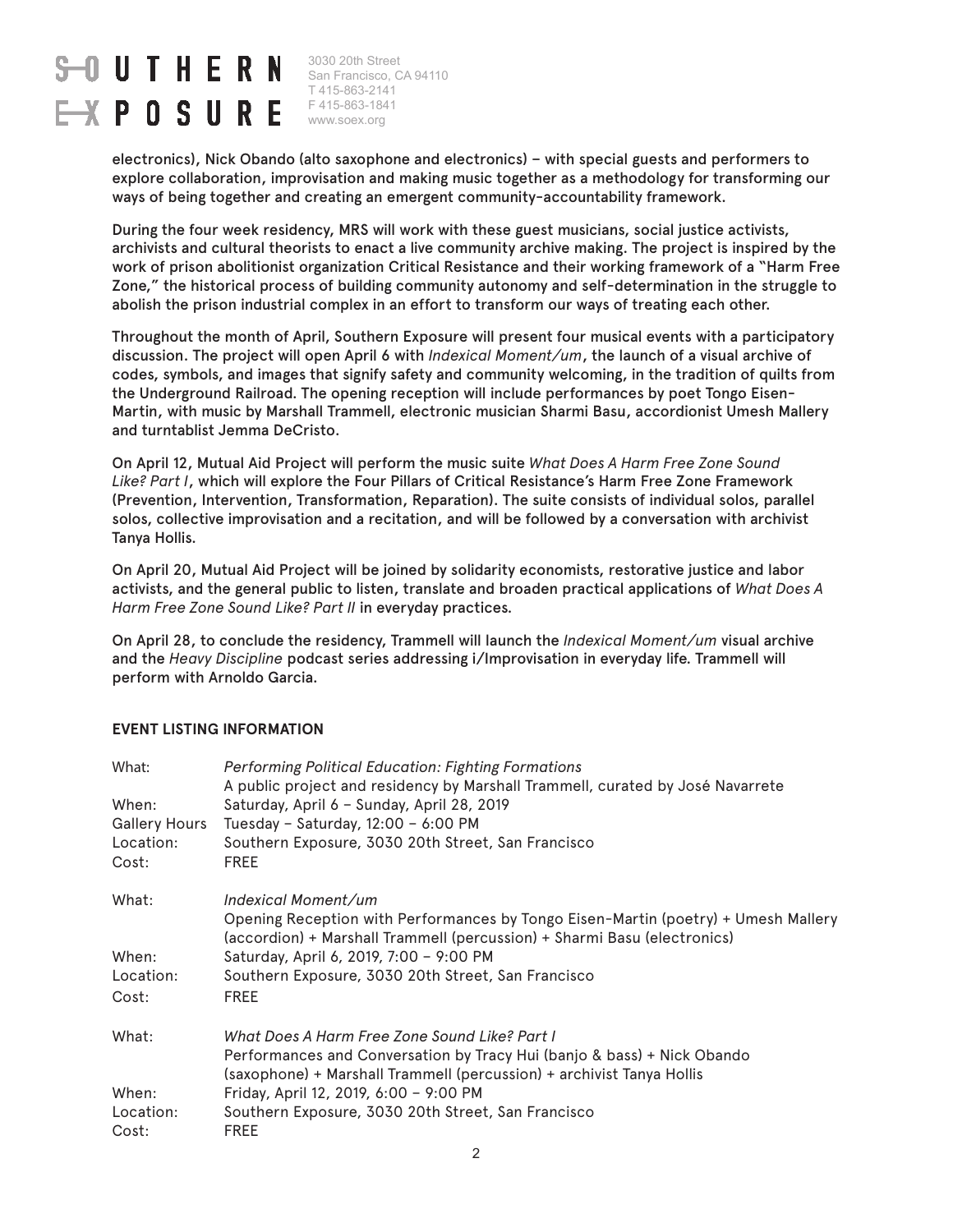# **S-OUTHERN**  $\rightarrow$  POSURE

3030 20th Street San Francisco, CA 94110 T 415-863-2141 F 415-863-1841 www.soex.org

| What:     | What Does A Harm Free Zone Sound Like? Part II<br>Performances and Conversation by Tracy Hui (banjo & bass) + Nick Obando<br>(saxophone) + Marshall Trammell (percussion) + Jocelyn Wong (BALLE) + Arnoldo Garcia<br>(OUSD Restorative Justice consultant) + Roger White (SEIU Researcher/Organizer) +<br>Brenda Rojas (Merced-based data professional) |
|-----------|---------------------------------------------------------------------------------------------------------------------------------------------------------------------------------------------------------------------------------------------------------------------------------------------------------------------------------------------------------|
| When:     | Saturday, April 20, 2019, 4:00 - 7:00 PM                                                                                                                                                                                                                                                                                                                |
| Location: | Southern Exposure, 3030 20th Street, San Francisco                                                                                                                                                                                                                                                                                                      |
| Cost:     | <b>FREE</b>                                                                                                                                                                                                                                                                                                                                             |
| What:     | ArchiVerse + Heavy Discipline                                                                                                                                                                                                                                                                                                                           |
|           | Performances and Conversation by turntablist Jemma DeCristo + Arnoldo Garcia +<br>Marshall Trammell (percussion) + archivist Tanya Hollis                                                                                                                                                                                                               |
| When:     | Sunday, April 28, 2019, 4:00 - 7:00 PM                                                                                                                                                                                                                                                                                                                  |
| Location: | Southern Exposure, 3030 20th Street, San Francisco                                                                                                                                                                                                                                                                                                      |
| Cost:     | <b>FREE</b>                                                                                                                                                                                                                                                                                                                                             |

#### **ABOUT MUTUAL AID PROJECT**

Filipino-American saxophonist **Nick Obando** excites audiences with his gritty and unfiltered sound. From simple bold melodies to minimalist ostinatos, his unique and experimental style reflects his personal journey and struggles around identity and race. He has released music ranging from Mutual Aid Project's "Preface" to Sound Etiquette's self-titled album on Orenda records. As the music director for American Center of Philippine Arts (ACPA), Obando taught Rondalla ensembles and performed for student dance presentations. His interested in Filipino dance resulted in composing the music to "Palau'an Bird Call," a contemporary and tribal Philippine dance directed by Jay Loyola and performed at Yerba Buena Center for the Arts. Currently Obando works as an educator sharing his love and passion for music.

**Tracy Hui:** Self Arising Innate Awareness, is a radical, itinerant, creative improvisor/composer/writer/ multi-instrumentalist/busker/sonic healer-warrior. With 25 plus years of performance experience under his belt, he aims to uplift, surprise, energize and inspire my audiences with a warmly interactive, intuitively responsive and inventive live music experience.

**Marshall Trammell** serves community interests beyond the limit of the bandstand. A mid-career, multidisciplinary, visionary artist keenly focused on investigating social practices, sensemaking, and aesthetic technologies embedded in indigenous design principles and weaponizing culture, Trammell is an Improvisor & Music Research Strategist. Born in the early 1970's, Trammell grew up marveling at the deep ridges the Ko'olau Mountain Range in Kaneohe, on Oahu, Hawai'i, experiencing the many narratives embedded in folkloric arts, crafts and complimentary tales. Today he performs research and political education internationally from a platform for embodied social justice vernacular, organizational strategy, alternative infrastructure and solidarity economic development.

#### **ABOUT THE GUEST ARTISTS, MUSICIANS AND SPEAKERS**

**Sharmi Basu** is an Oakland born and based South Asian woman of color creating experimental music as a means of decolonizing musical language. She attempts to catalyze a political, yet ethereal aesthetic by combining her anti-colonial and anti-imperialist politics with a commitment to spirituality within the arts. Beast Nest, Sharmi's primary performing project, utilizes an unwavering depression and restrained hor-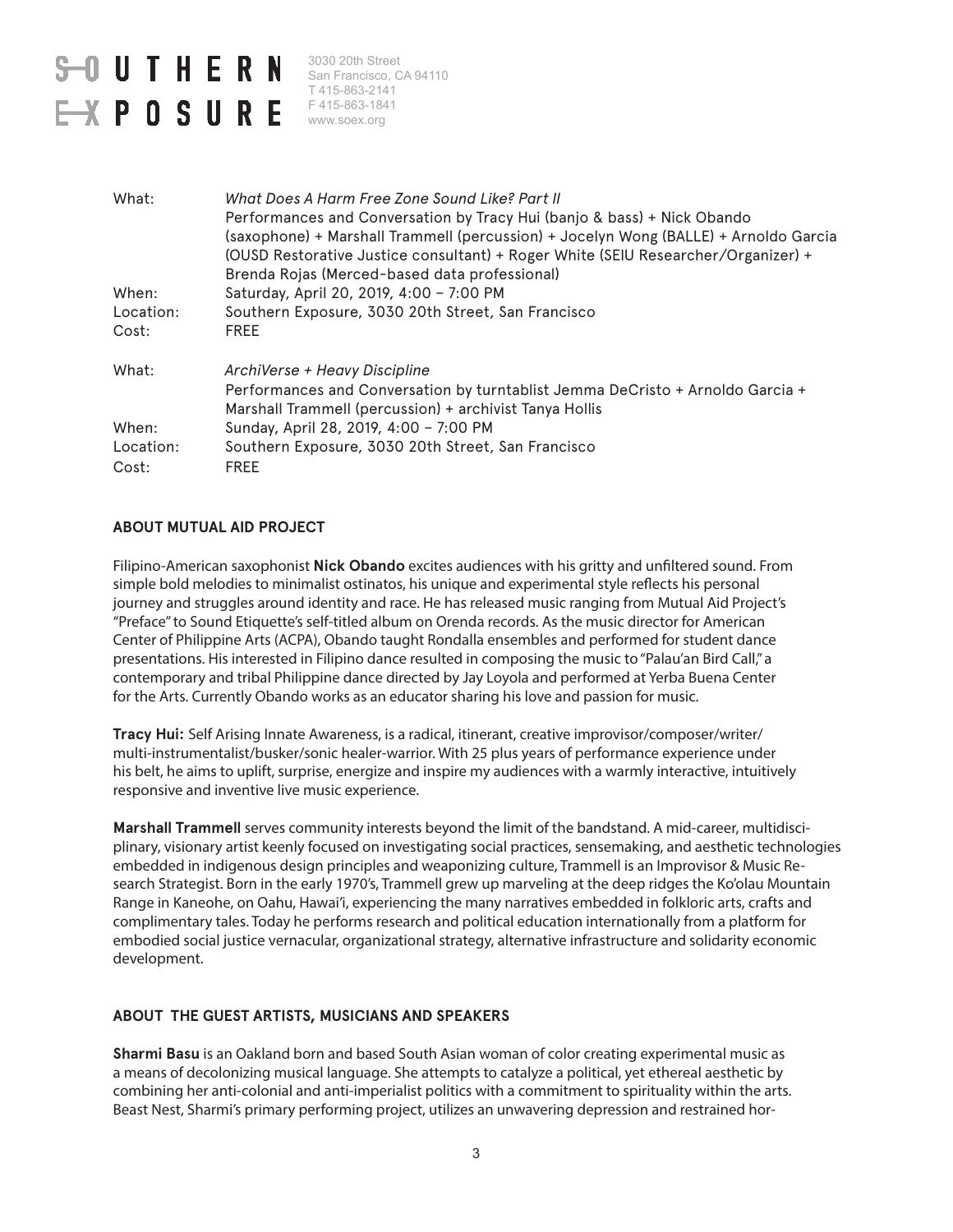# **UTHERN**  $\rightarrow$  POSURE

3030 20th Street San Francisco, CA 94110 T 415-863-2141 F 415-863-1841 www.soex.org

ror to channel left-eyed spirits. She is an MFA graduate from the Center for Contemporary Music at Mills College in Electronic Music and Recording Media and has worked with Fred Frith, Roscoe Mitchell, John Bischoff, Pauline Oliveros, Chris Brown, Maggi Payne, and more. Her workshops on "Decolonizing Sound" have been featured at the International Society for Improvised Music, the Empowering Women of Color Conference, and have reached international audiences. She performs almost 100 times a year and has toured through the US and Canada as well as internationally in Europe. She specializes in new media controllers, improvisation in electronic music, and intersectionality within music and social justice. She also founded and hosts an all people-of-color improvisation and performance group called the MARA Performance Collective in Oakland, CA and was an organizer the Universe is Lit: A Bay Area Black and Brown Punk Fest. Sharmi is imperfect and is always learning and hopes to help develop a world that embraces and nourishes self-empowerment for all people.

**Jemma DeCristo** is a black trans/queer San Francisco artist, musician and poet who works with sound, text, image, structure and movement. The conceptual dimensions of her work emerges largely from thinking and rethinking blackness as a profoundly radical aesthetic form and material practice; specifically she attempts to think through the formal, material and epistemological worlds made possible in and through black music. Black music, as it manifests through and as her work, is a critical position for thinking through the ways in which play, improvisation and other quotidian forms trouble and complicate larger documentary narratives and spectacles of abjection and respectability. Her turntable and electronic sets focus on the impasse between the documentary structures of resemblance (imaginatively) ingrained in records and recordings and the ability of improvised sampling to enact forms of racialized-gendered and representational dissemblance.

**Tongo Eisen-Martin** was born in San Francisco and earned his MA at Columbia University. He is the author of someone's dead already (Bootstrap Press, 2015), nominated for a California Book Award; and Heaven Is All Goodbyes (City Lights, 2017), which received a 2018 American Book Award, a 2018 California Book Award, was named a 2018 National California Booksellers Association Poetry Book of the Year, and was shortlisted for the 2018 Griffin International Poetry Prize. In their citation, the judges for the Griffin Prize wrote that Eisen-Martin's work "moves between trenchant political critique and dreamlike association, demonstrating how, in the right hands, one mode might energize the other—keeping alternative orders of meaning alive in the face of radical injustice ... His poems are places where discourses and vernaculars collide and recombine into new configurations capable of expressing outrage and sorrow and love." Eisen-Martin is also an educator and organizer whose work centers on issues of mass incarceration, extrajudicial killings of Black people, and human rights. He has taught at detention centers around the country and at the Institute for Research in African-American Studies at Columbia University. He lives in San Francisco.

**Arnoldo Garcia** is a restorative justice development and practices trainer out Oakland Unified School District. He is a musician & performer on acoustic and electric guitars, jarana, guitarra de son (requinto jarocho), vihuela, charango, pan pipes, kena, bamboo flutes, berimbau and vocals, and is also a member of Chiapas Support Committee.

Currently serving in her twentieth year in California archives, **Tanya Hollis** has worked as an archivist at the California Historical Society and The Bancroft Library at the University of California, Berkeley, and is currently the Coordinator of Archival Processing & Digital Initiatives at the Labor Archives and Research Center at San Francisco State University. Tanya is also a visual artist, and one of the curators of the artist-run Right Window Gallery in San Francisco.

**Umesh Mallery** is a dear brother of the artist and will perform on the accordion.

**Brenda Rojas** is a Data Analyst at UC Merced in the Central Valley. Sra Rojas organizes professionally and interculturally focused on Spanish language literacy in light of California population changes in 2043.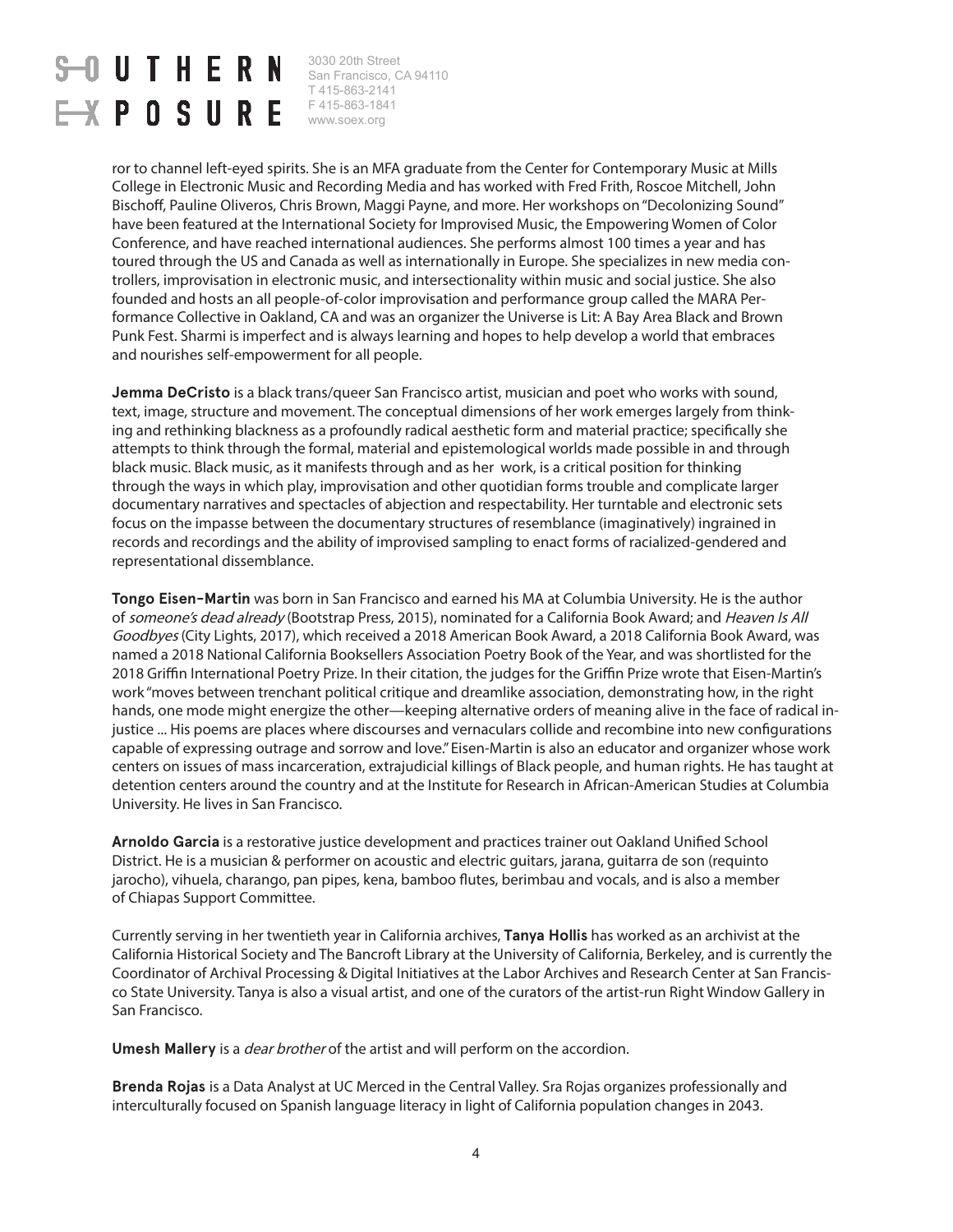# **JUTHERN**  $\rightarrow$  POSURE

3030 20th Street San Francisco, CA 94110 T 415-863-2141 F 415-863-1841 www.soex.org

**Roger White** is a SEIU research. In 1994, he coined the term "post-colonial anarchism" in his essays "on race, repression and culture in communities of color 1999-2004." Currently, he lives and works in Sacramento, CA.

**Jocelyn Wong** is an artist, boundary-breaker, community resourcer, and a continual work-in-progress in Oakland, CA. She hopes to inspire people to live honestly for themselves, to know that they can directly impact and change the circumstances around them, and to move forward towards a more harmonious and just world. After a variety of life and work experiences — including earning a M.A. in public administration, working in higher education policy development, and advising high school and college students — she has unsubscribed from the rigidity and trauma of the status quo. Instead of answering to the status quo, through her various community roles and as the Network Engagement Manager at BALLE, she answers to a deep sense of moral urgency to support others and resource communities so together we can create a foundation for which our collective evolution may be built upon. While not working, she can be found snowboarding, cycling, and painting in her Oakland home.

#### **ABOUT THE CURATOR**

**José Navarrete** is a native of México City where he was first exposed to theater and dance, choreographing and performing in parks, hospitals, and children's parties as a clown and dancer. He studied dance at the National Institute of Fine Arts in México, and has a B.A. in Anthropology from UC Berkeley and M.F.A in Dance from Mills College. He has studied dance with Sara Shelton Mann, Taiko with Hiroyuki Nakagawa and Argentine Tango with Nora Dinzelbacher. In 2004, José was the recipient of a Bessie Schönberg residency at The Yard, and a Djerassi residency. José is the recipient of a CHIME Mentorship with Jess Curtis, and a CHIME Across Borders fellowship with Ralph Lemon. Navarrete has taught dance and performance to youth and adults in Mexico, and in the San Francisco Bay Area at Berkeley High School, Marin Academy, Cal State East Bay, and Yerba Buena Center for the Arts. He has recently been named a U.S.-Japan Creative Artists Fellow and will be traveling to Tohoku, Japan in 2018. José currently curates and produces the Live Arts in Resistance (LAIR) initiative at Eastside Arts Alliance, which provides residencies and performing opportunities for artists of color in East Oakland.

—end—

#### **ABOUT SOUTHERN EXPOSURE**

Southern Exposure (SoEx) is an artist-centered non-profit organization committed to supporting visual artists. Through our extensive and innovative programming, SoEx strives to experiment, collaborate and further educate while providing an extraordinary resource center and forum for Bay Area and national artists in our Mission District space and off-site, in the public realm.

An active presence in the Bay Area since 1974, SoEx is continually evolving in response to the needs of artists and the community while engaging the public in artists' work. Central to our mission is to remain the most accessible space for visual artists to produce and present new work, learn, and connect. SoEx provides visual artists with the tools and resources they need to experiment in an open and supportive environment. We also work to advocate to new, diverse audiences and build an ever-growing community of enthusiasts and supporters of the visual arts.